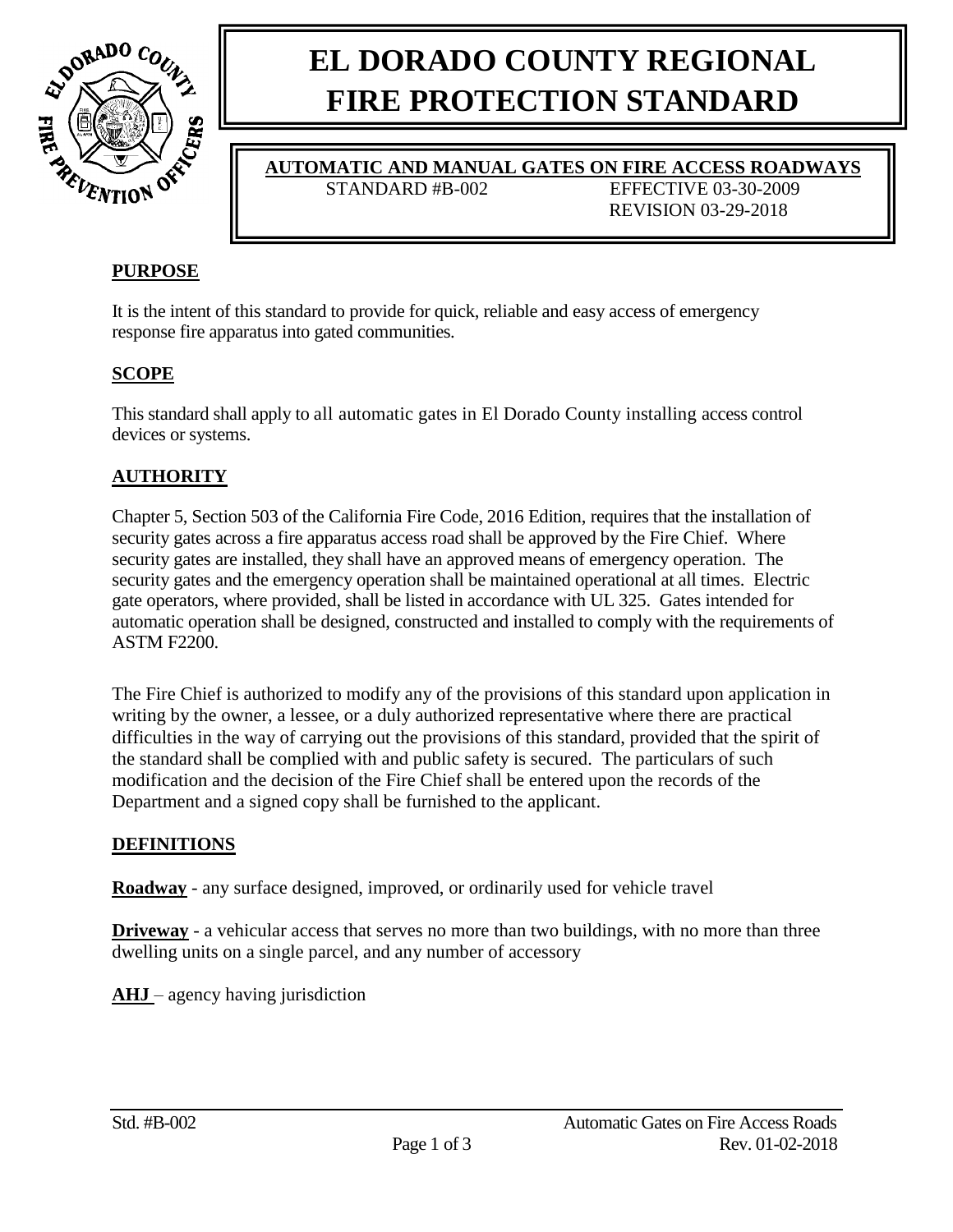#### **REQUIRMENTS**

#### GATES/ACCESS CONTROL DEVICES

#### A. Installation Requirement

- 1. Entrance roads (at the gate) shall have a minimum unobstructed width of fifteen (15) feet each lane if divided, or twenty (20) feet total width if not divided. An unobstructed vertical clearance shall not be less than fifteen (15) feet.
- 2. Gates over a driveway shall have a minimum unobstructed width of fourteen (14) feet. The gate shall be a minimum of two (2) feet wider than the road/driveway surface. An unobstructed vertical clearance shall not be less than fifteen (15) feet.
- 3. Gates shall be inset off the roadway as to avoid stacking and to provide an area of refuge while the gate is operated and opened. This inset shall be a minimum of thirty (30) feet from the adjacent roadway or driveway edge. The key pad shall be placed within ten (10) feet of the gate. If the key pad is placed more than ten (10) feet from the gate, then the gate inset shall be increased respectively to accommodate the additional footage.
- 4. All automatic gates shall be equipped with a "Knox" emergency access override system that consists of a low security key activated switch located in accordance with Fire Department requirements.
- 5. All automatic gates shall also be equipped with both 3M Opticom Control device. The device shall be placed in a location allowing operation from 75 feet away. Exception: Single family R-3
- 6. Linear receiver device (approved by the Fire Department) to allow remote activation by emergency vehicles. Shall be programmed to operate with the Fire Departments current transmitters. Contact local AHJ for transmitter frequencies. Exception: Single family R-3
- 7. Automatic gates shall be equipped with a mechanical release.
- 8. Automatic gate loop systems located on the inside portion of the access roadway shall permit vehicular traffic to open the gate from the inside by driving over the loop. This process shall not take any special knowledge, actions or codes to open the gate to exit the area. The loop system shall also keep the gate open as long as vehicular traffic is passing through it.
- 9. All automatic gates shall be designed to automatically open and remain in a fully opened position during power failures.